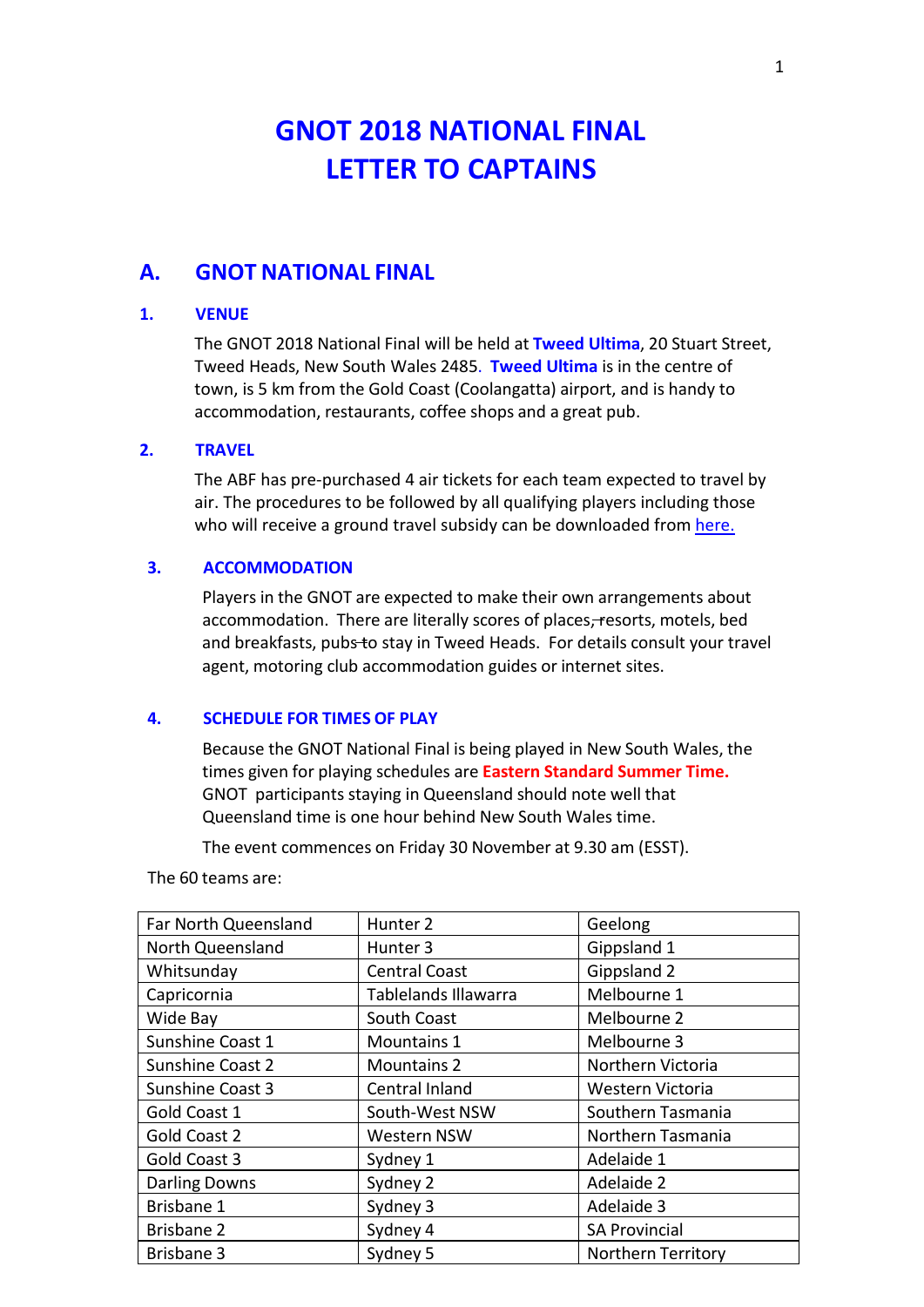| Northern Rivers 1 | Sydney 6              | <b>WA Country</b>    |
|-------------------|-----------------------|----------------------|
| Northern Rivers 2 | Sydney 7              | <b>WA Provincial</b> |
| Mid North Coast 1 | Canberra 1            | Perth 1              |
| Mid North Coast 2 | Canberra 2            | Perth 2              |
| Hunter 1          | <b>ACT Provincial</b> | Perth 3              |
|                   |                       |                      |

2

#### **5. FORMAT**

- a. There are 60 teams. The field will be seeded taking into account recent form, past performance, and region of origin. The top 4 seeded teams will have a bye through to the second round of the knockout.
- b. The event will commence as a knockout, the first round being of 16 boards. There will be 56 teams playing head-to-head in this first knockout round. The 28 winning teams progress to the second knockout round along with the first 4 seeded teams; the 28 losing teams enter the Swiss repechage.
- c. The Swiss repechage comprises nine 12-board rounds.
- d. The second knockout round comprises 32 teams and will be played over 24 boards in two 12-board sets. The 16 winning teams progress to the third knockout round; the 16 losing teams enter the Swiss repechage.
- e. The third knockout round comprises 16 teams and will be played over 24 boards in two 12-board sets. The eight winning teams progress to the fourth knockout round; the eight losing teams enter the Swiss repechage.
- f. The fourth knockout round comprises eight teams and will be played over 24 boards in two 12-board sets. The four winning teams progress to the fifth knockout round; the four losing teams enter the Swiss repechage.
- g. The fifth knockout round comprises four teams and will be played over 36 boards in three 12-board sets. The two winning teams proceed directly to the semi-finals; the two losing teams proceed to the repechage final (repechage playoff).
- h. The repechage final comprises four teams  $-\theta$  the two losers from the fifth round knockout and the two top teams from the Swiss. The repechage final will be played over 24 boards in two 12-board sets. The two winning teams proceed to the semi-finals.
- i. The semi-finals will be played over 40 boards in four 10-board sets.
- j. The final will be played over 56 boards in four 14-board sets.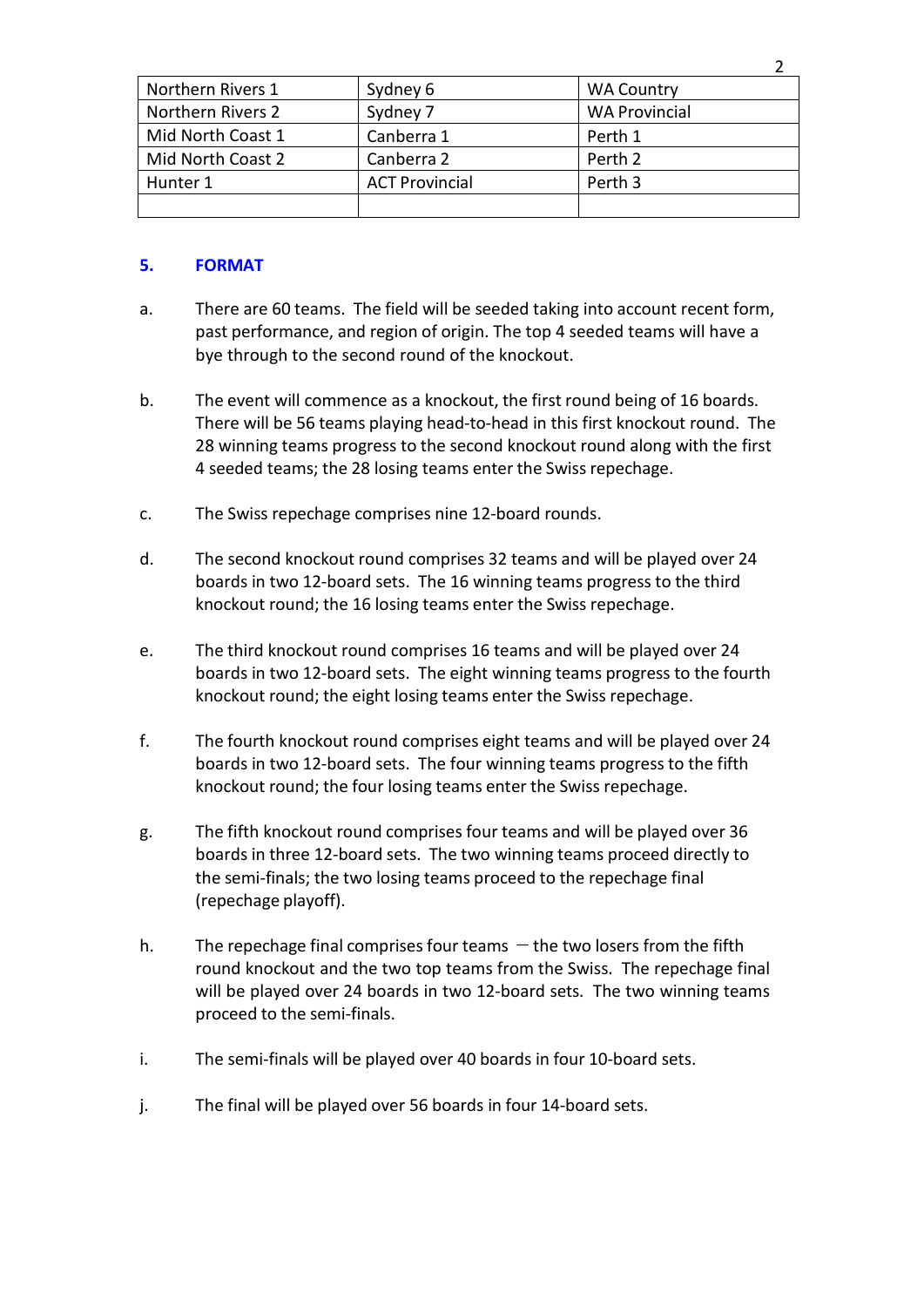### **6. TIMETABLE (GNOT NATIONAL FINAL)**

|    | Friday 30 Nov.  | 9.30 am<br>11.35 am | Knockout round 1<br>Knockout round 2 |
|----|-----------------|---------------------|--------------------------------------|
|    |                 |                     | Repechage round 1                    |
|    |                 | 2.00 pm             | Knockout round 2 (cont.)             |
|    |                 |                     | Repechage round 2                    |
|    |                 | 3.35 pm             | Knockout round 3                     |
|    |                 |                     | Repechage round 3                    |
|    |                 | 5.10pm              | Knockout round 3 (cont.)             |
|    |                 |                     | Repechage round 4                    |
|    | Saturday 1 Dec. | 10.00 am            | Knockout round 4                     |
|    |                 |                     | Repechage round 5                    |
|    |                 | 11.35 am            | Knockout round 4(cont.)              |
|    |                 |                     | Repechage round 6                    |
|    |                 | 2.00 pm             | Knockout round 5                     |
|    |                 |                     | Repechage round 7                    |
|    |                 | 3.35 pm             | Knockout round 5 (cont.)             |
|    |                 |                     | Repechage round 8                    |
|    |                 | 5.10 pm             | Knockout round 5 (cont.)             |
|    |                 |                     | Repechage round 9                    |
|    |                 | 6.45 pm             | Hospitality                          |
|    | Sunday 2 Dec.   | 9.00 am             | Repechage final - stanza 1           |
|    |                 | 10.40 am            | Repechage final - stanza 2           |
|    |                 | 1.00 <sub>pm</sub>  | Semi-finals - stanza 1               |
|    |                 | 2.25 pm             | Semi-finals - stanza 2               |
|    |                 | 3.50 pm             | Semi-finals - stanza 3               |
|    |                 | 5.15 pm             | Semi-finals - stanza 4               |
|    | Monday 3 Dec.   | 9.00 am             | Final - stanza 1                     |
|    |                 | 11.00 am            | $Final - stanza 2$                   |
|    |                 | 1.30 pm             | $Final - stanza 3$                   |
|    |                 | 3.30 pm             | Final - stanza 4                     |
|    | <b>BBO</b>      |                     |                                      |
| 7. |                 |                     |                                      |

A semi-final and the final of the GNOT National Final will be broadcast on BBO. This means strict adherence to the playing schedules announced for these segments of the tournament.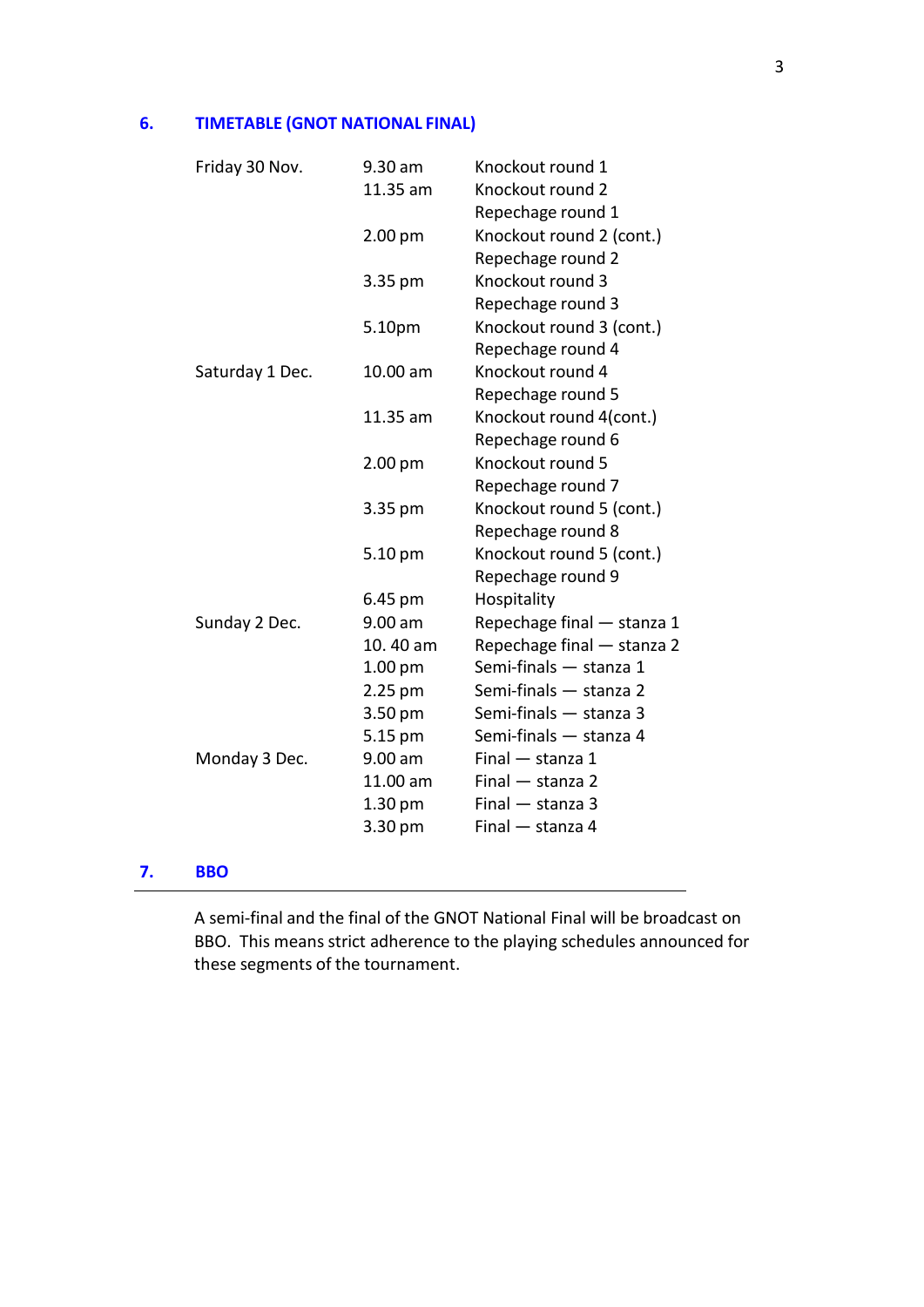#### **8. SYSTEMS REGULATIONS**

Regulations pertaining to systems will be different depending upon whether your team is playing in the knockout phase of the event or in the Swiss repechage.

#### **a. Knockout**

YELLOW systems will be permitted in all knockout phases except knockout rounds 1 and 2. Pairs playing YELLOW systems must submit a concise summary, typed or written in black ink on one side of one sheet of A4 paper to the Chief Tournament Director before 9.30am on Friday 30 November 2018. Failure to comply may result in disallowance of the system.

#### **b. Repechage**

YELLOW systems will not be permitted in the Swiss repechage but will be permitted in the repechage final.

#### **9. SCORING**

Knockout matches will be scored by net imps. Matches in the Swiss repechage are scored by IMPs converted to VPs using the WBF scale for 12 board matches.

Losers in KO Round 1 enter the Swiss repechage with a score of 0 VPs and 0 IMPs.

Losers in KO Round 2 enter the Swiss repechage with a VP and IMP score equal to 90% of the Leader's score, but no more than 7.5 VPs less than the Leader's score.

Losers in KO Round 3 enter the Swiss repechage with a VP and IMP score equal to 95% of the Leader's score, but no more than 4.5 VPs less than the Leader's score.

Losers in KO Round 4 enter the Swiss repechage on the same VP and IMP score as the Leader.

#### **10. HOSPITALITY**

There will be a small function at close of play on Saturday evening 1 December at which the Chris Diment Trophy (and medallions) for the top Country Team will be presented.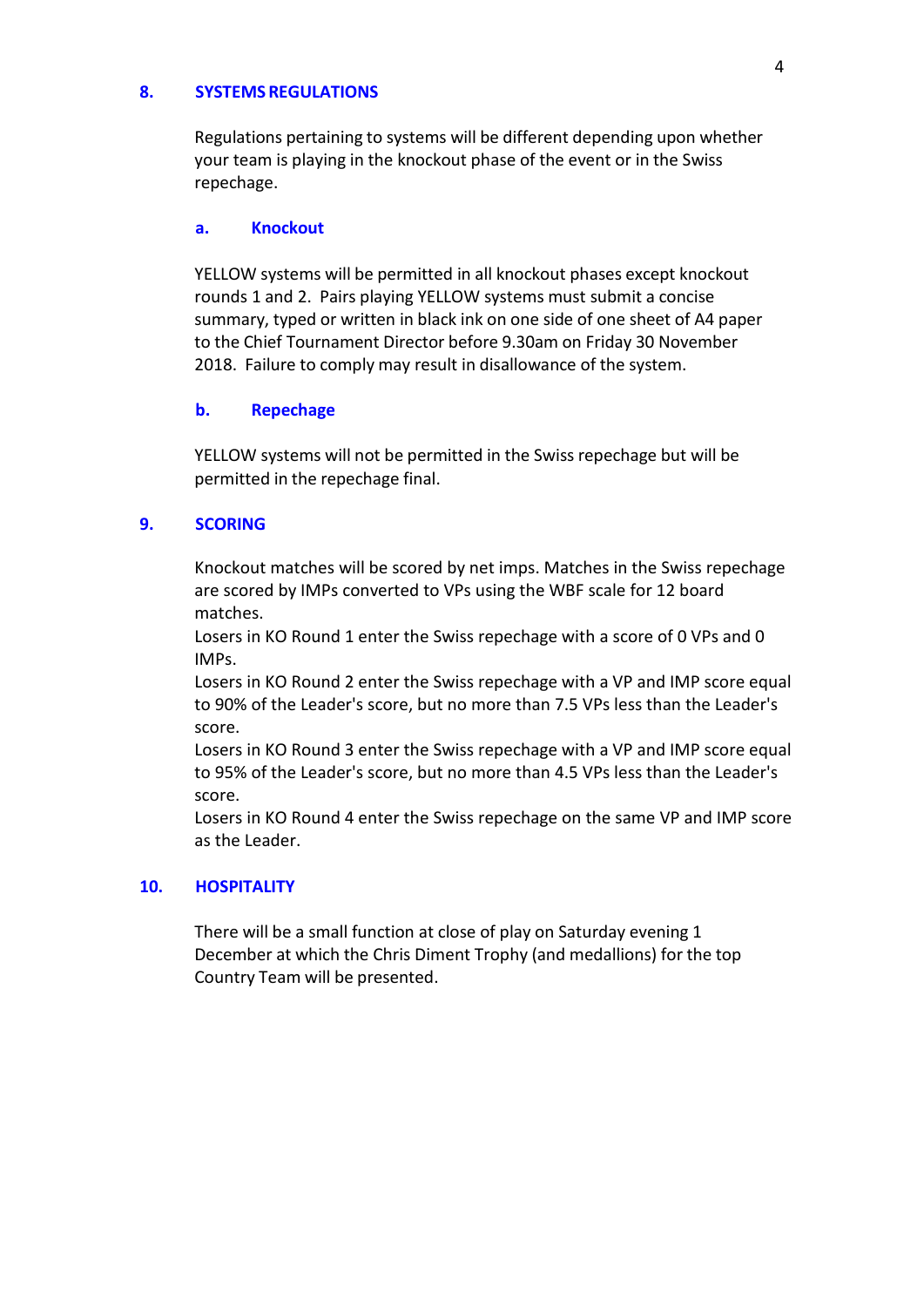## **B. GNOT PAIRS CHAMPIONSHIPS**

#### **1. Introduction**

This 2-session stratified Swiss pairs event will be staged on Sunday 2 December starting at 9.15 am. **All players** who have participated in the GNOT National Final (irrespective of origin) and have been eliminated, are eligible to play free of charge. In addition, players from the Northern Rivers and Gold Coast Regions who have participated in GNOT 2018 qualifying events (i.e. Club Selections and/or Zonal Knockouts) are invited to play in the GNOT Pairs Championships. Life partners of players who participated in the GNOT National Final are also eligible to enter.

#### **2. Entry**

Pre-entry is required for the GNOT Pairs Championships. Players should enter:

1. *Via* email to [jane.rasmussen@abf.com.au](mailto:jane.rasmussen@abf.com.au) or [gnot@abf.com.au](mailto:gnot@abf.com.au) or by mail to PO Box 397, Fyshwick, ACT, 2609, or by

2. Direct entry on the entry sheet at the venue.

Entry fee \$30 per person, except for players who have participated in the 2018 GNOT National Final (free of charge). Entries close at 7.30pm on Saturday 1 December, or earlier if the field is full.

#### **3. Stratification**

The GNOT Pairs Championships will comprise three categories, *viz.* the Metropolitan Pairs, the Provincial Pairs and the Country Pairs. Categorisation will be according to GNOT regions as follows:

| <b>Metropolitan</b> | <b>Provincial</b>     |                      | <b>Country</b>         |
|---------------------|-----------------------|----------------------|------------------------|
| <b>Brisbane</b>     | <b>Gold Coast</b>     | Far North Queensland | North Queensland       |
| Sydney              | Hunter                | Whitsunday           | Capricornia            |
| Canberra            | <b>ACT Provincial</b> | Wide Bay             | <b>Sunshine Coast</b>  |
| Melbourne           | Southern Tasmania     | <b>Darling Downs</b> | <b>Northern Rivers</b> |
| Adelaide            | <b>SA Provincial</b>  | <b>Central Coast</b> | Mid-North Coast        |
| Perth               | Northern Territory    | South Coast          | Tablelands-Illawarra   |
|                     | <b>WA Provincial</b>  | Central Inland       | Mountains              |
|                     |                       | South-West NSW       | <b>Western NSW</b>     |
|                     |                       | Geelong              | Gippsland              |
|                     |                       | <b>WA Country</b>    | Northern Victoria      |
|                     |                       | Northern Tasmania    | Western Victoria       |
|                     |                       |                      |                        |